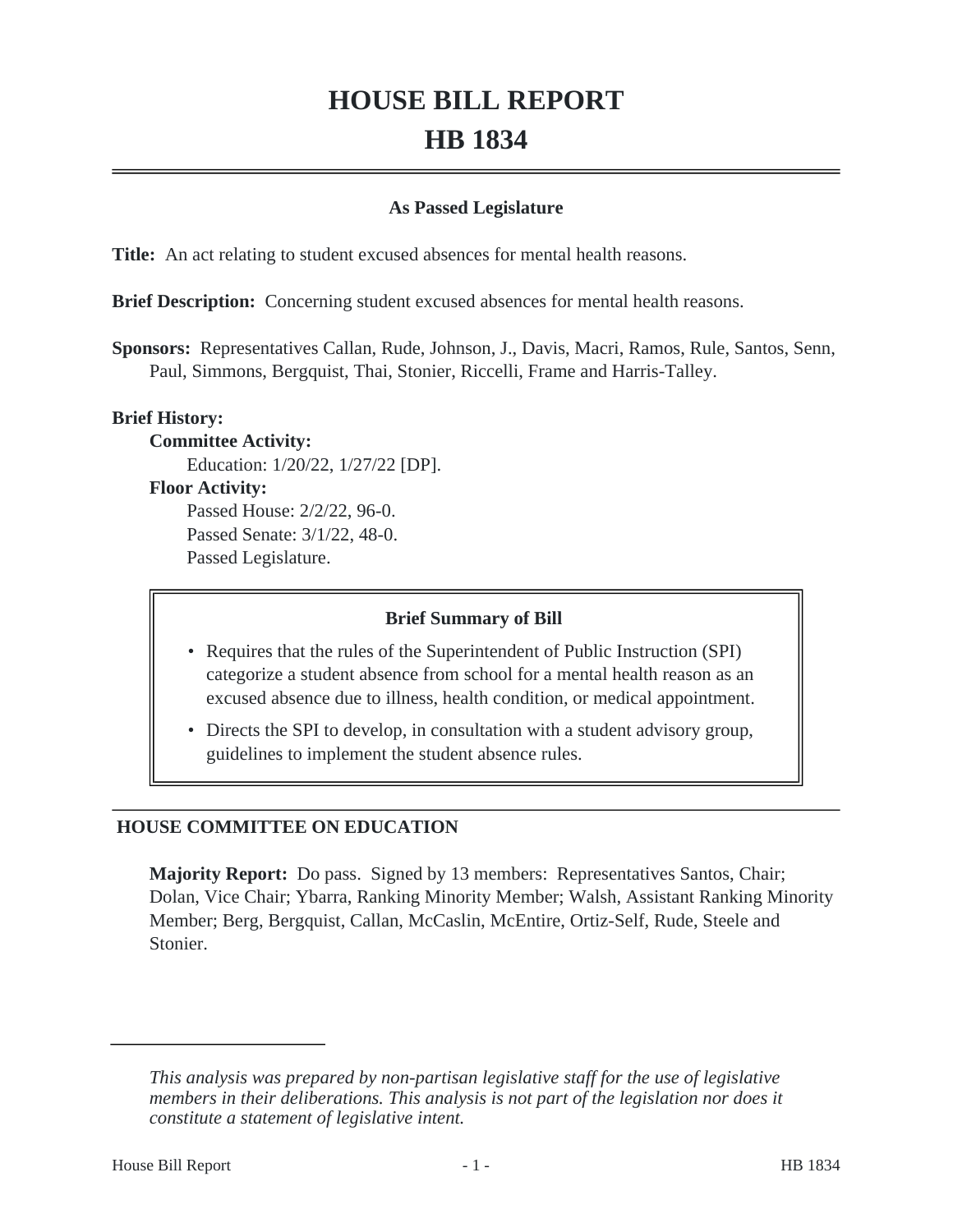**Staff:** Megan Wargacki (786-7194).

# **Background:**

Student Absence from School: Definition and Excused Absence Categories. State statute directs the Superintendent of Public Instruction (SPI) to adopt rules establishing a standard definition of student absence from school. In adopting the definition, the SPI must review current practices in Washington school districts, definitions used in other states, and national standards or definitions. The SPI must also consult with the Graduation: A Team Effort Partnership Advisory Committee (GATE Committee, formerly known as the Building Bridges Work Group).

By administrative rule, the SPI has established 13 categories for which student absences from school must be excused, including because of illness, health condition, or medical appointment for the student or person for whom the student is legally responsible. The rule also permits school districts to define additional categories for excused absences and gives the school principal or designee the authority to determine if an absence meets the state categories and the school district policy for an excused absence.

# Graduation: A Team Effort Partnership Advisory Committee.

The GATE Committee includes representatives of agencies, organizations, and others, who work with youth who have dropped out or are at risk of dropping out of school. The GATE Committee identifies and makes recommendations to the Legislature for the reduction of fiscal, legal, and regulatory barriers that prevent coordination of program resources across agencies at the state and local level; develops and tracks performance measures and benchmarks for each partner agency or organization; and identifies research-based and emerging best practices regarding drop-out prevention, intervention, and retrieval programs.

# Legislative Youth Advisory Council.

The Legislative Youth Advisory Council (LYAC) was established to examine issues of importance to youth, for example, emotional and physical health, education, and strategies to increase youth participation in government. The Office of the Lieutenant Governor supervises the LYAC and selects its 22 plus members. Among other things, the LYAC advises the Legislature on proposed and pending legislation on matters relating to youth and annually reports to the Legislature on its activities.

# **Summary of Bill:**

By the beginning of the 2022-23 school year, the rules of the Superintendent of Public Instruction (SPI) must categorize a student absence from school for a mental health reason as an excused absence due to illness, health condition, or medical appointment. Prior to filing a public notice of the proposed rules, the SPI must consult with a student advisory group, as described below, in addition to the Graduation: A Team Effort Partnership Advisory Committee.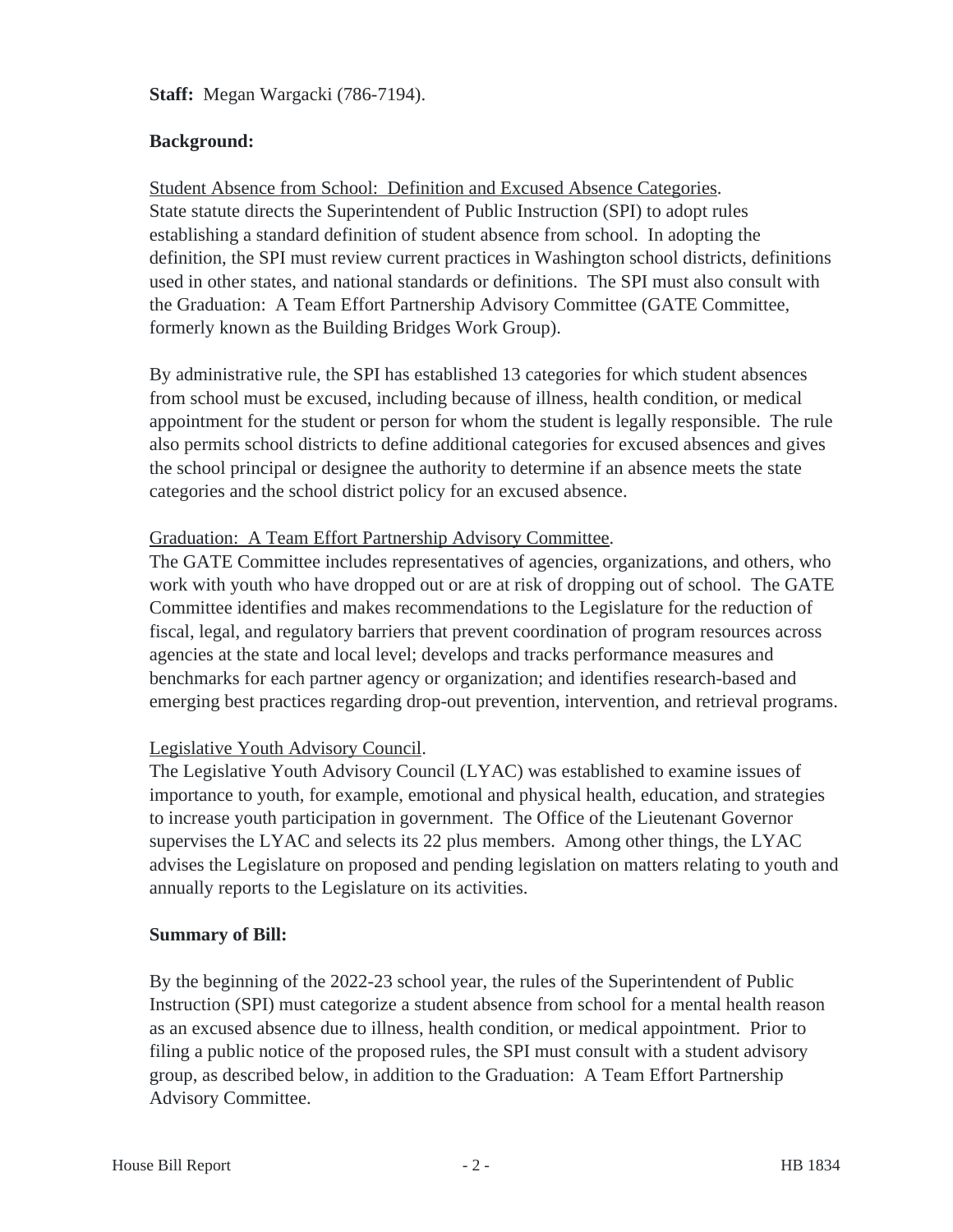The SPI must also develop and publish guidelines for public schools to implement the definition of student absence from school. The SPI must consider including guidance for schools to integrate their responses to student excused absences for physical and mental health into their support systems for student well-being.

In developing the guidelines, the SPI must consult with a student advisory group whose members are directly impacted by student absence rules and policies and who represent the diversity of the public school population, including diversity in gender identity, family income, race and ethnicity, and geography, among other characteristics. The student advisory group must also include a member of the Legislative Youth Advisory Council appointed by the Lieutenant Governor.

**Appropriation:** None.

**Fiscal Note:** Preliminary fiscal note available.

**Effective Date:** The bill takes effect 90 days after adjournment of the session in which the bill is passed.

# **Staff Summary of Public Testimony:**

(In support) Mental health is very real and very important. Depression, trauma, anxiety, and other mental health conditions are faced by students every day. Students are struggling with their mental health now more than ever. COVID-19 has had an indescribable impact on the well-being of Washington's young people forcing them to have part-time jobs, worry about sick family members, miss out on traditional extracurriculars and other experiences. Many students need mental health days; at times, they need a break from the overwhelming amount of school work and social responsibilities they experience. Some students feel like they can no longer push through the endless responsibilities. While this is not the experience of every student, it is the experience of some. When mental health is heavily involved, where life and death is sometimes contemplated, that should mean everything.

Mental health is a highly stigmatized issue. Students are often scared to speak up when suffering, leaving them without the support they need. Rather than attending to their deteriorating mental health, students often worry about falling behind in school, which leads to worsening symptoms. Many students feel ashamed and cannot communicate these issues with their teachers. Some students cannot attend mental health therapy due to financial difficulties or not enough time in their schedules.

Schools, where students spend so much time, should do more to help students with their mental health. This prioritization of student mental health will help students be more successful and have better lives. Students across Washington feel pressure to choose between their mental health and their academic performance.